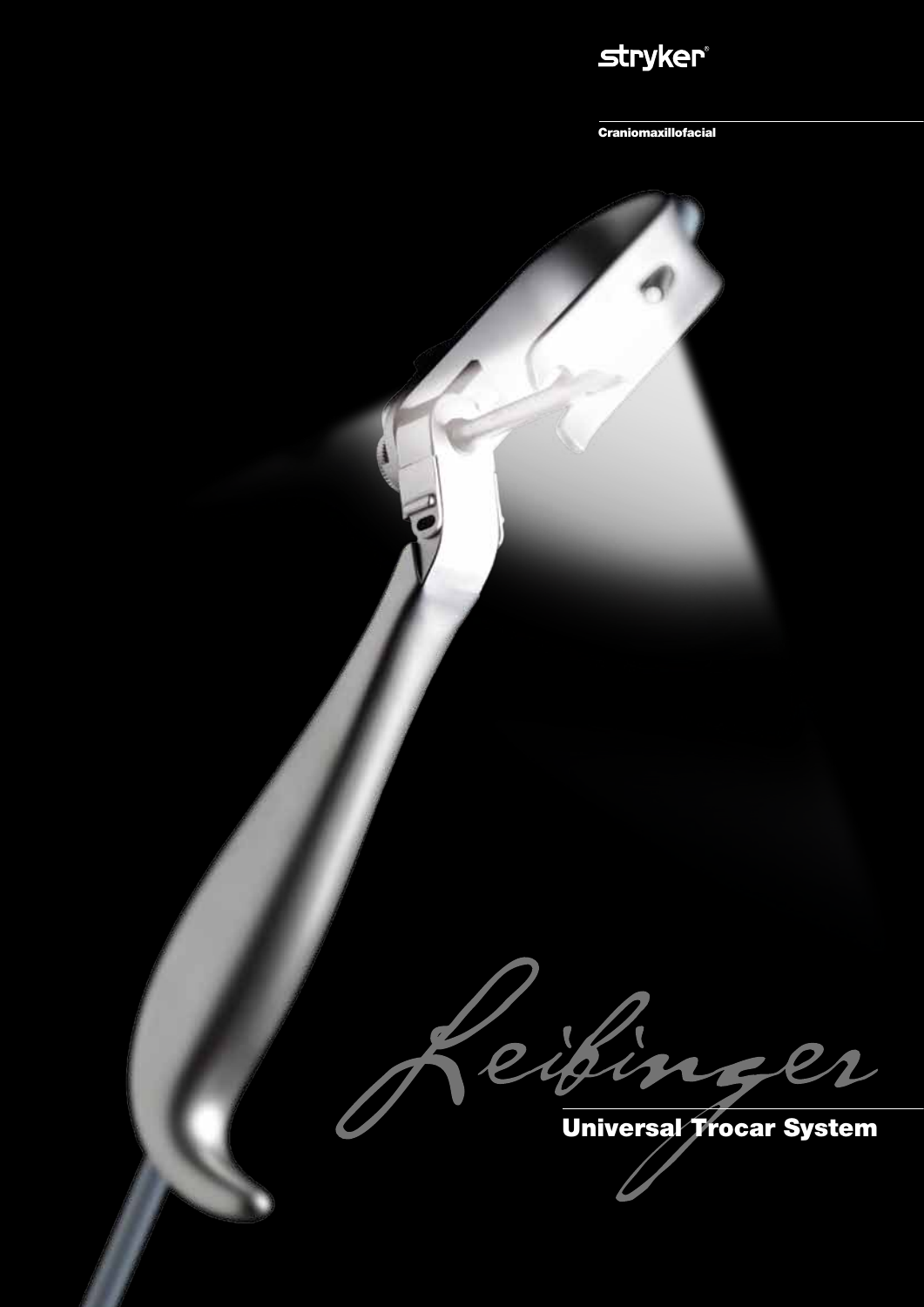# A Legacy of Serving the Surgical Community

**For over half a century**, Stryker has been developing products based on the expressed needs of leading practitioners.



You will often find a Stryker product specialist speaking with a surgeon, learning and listening. By paying careful attention to the surgeon's needs, Stryker has been able to refine and augment its products to better serve the surgical community. The all-inclusive color-coded systems of plates and screws make identification easy. Biomaterials and resorbable products for bone repair and reconstruction give surgeons a range of options as they help renew and rebuild lives. Stryker CMF takes pride in its close relationships with leading surgeons worldwide and has earned a reputation for excellence in the products that serve this collaborative surgeon community. Stryker constantly refines its products and continues focused research in biomaterials, fixation systems and surgical devices.

### Stryker Support for Continuing Education

Stryker offers educational programs for residents in training — rich-media and hands-on courses including cadaver labs and workshops. Stryker also provides grants to independent, authorized organizations that provide CME accredited courses for physicians. Stryker supports continuing education for medical professionals and will continue to be a global resource for advancing medical knowledge.

#### Humanitarian Teamwork

The generosity of the surgeons that partner with Stryker is overwhelming. Physicians contribute their time and talent throughout the world. By reconstructing faces, surgeon's help restore families. By repairing deformities, surgeon's offer people new hope. Stryker enthusiastically supports this important work with funds, instruments, equipment and supplies as part of its commitment to improving the human condition.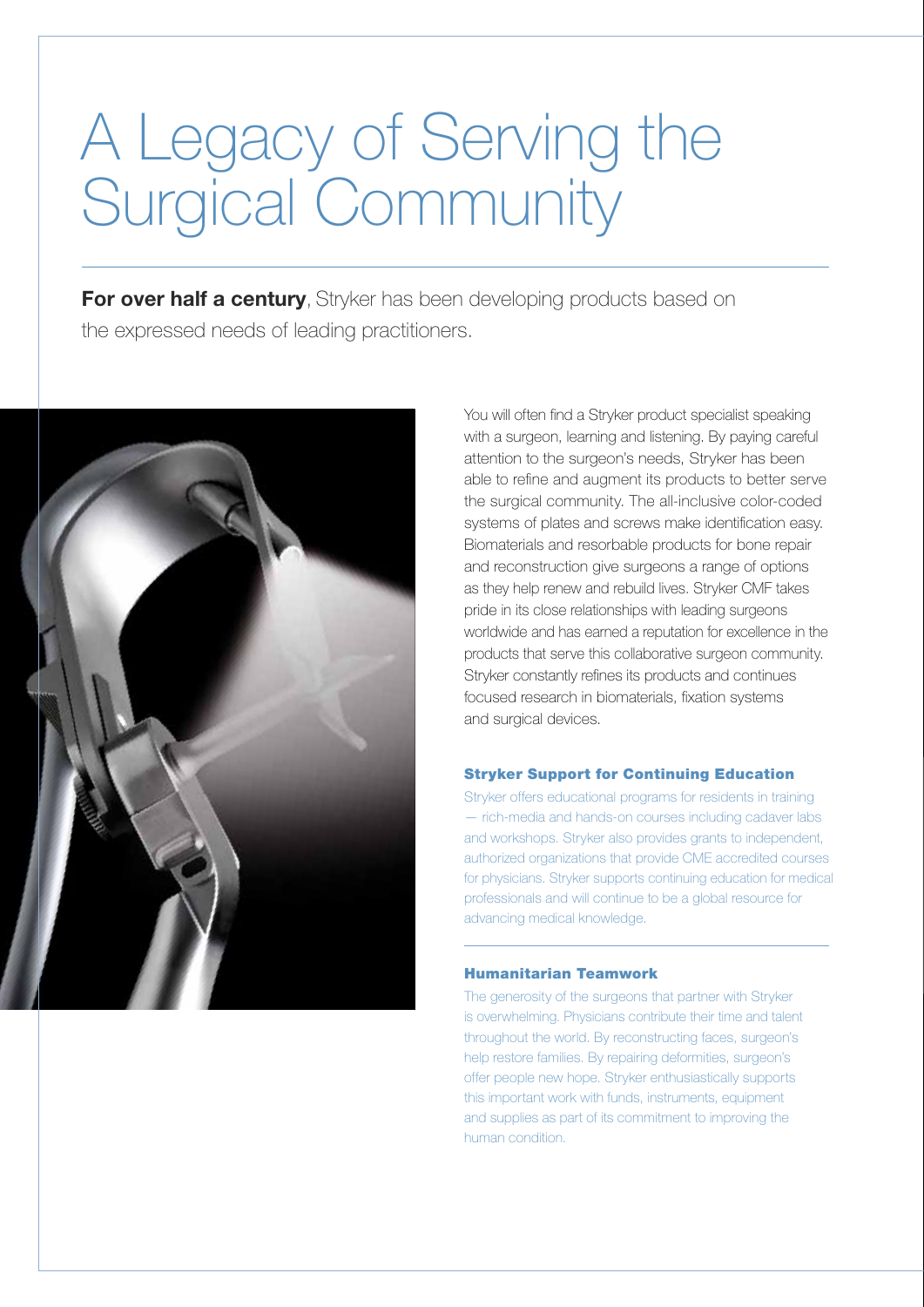## Stryker's latest transbuccal instrumentation for intra-oral plate and screw application

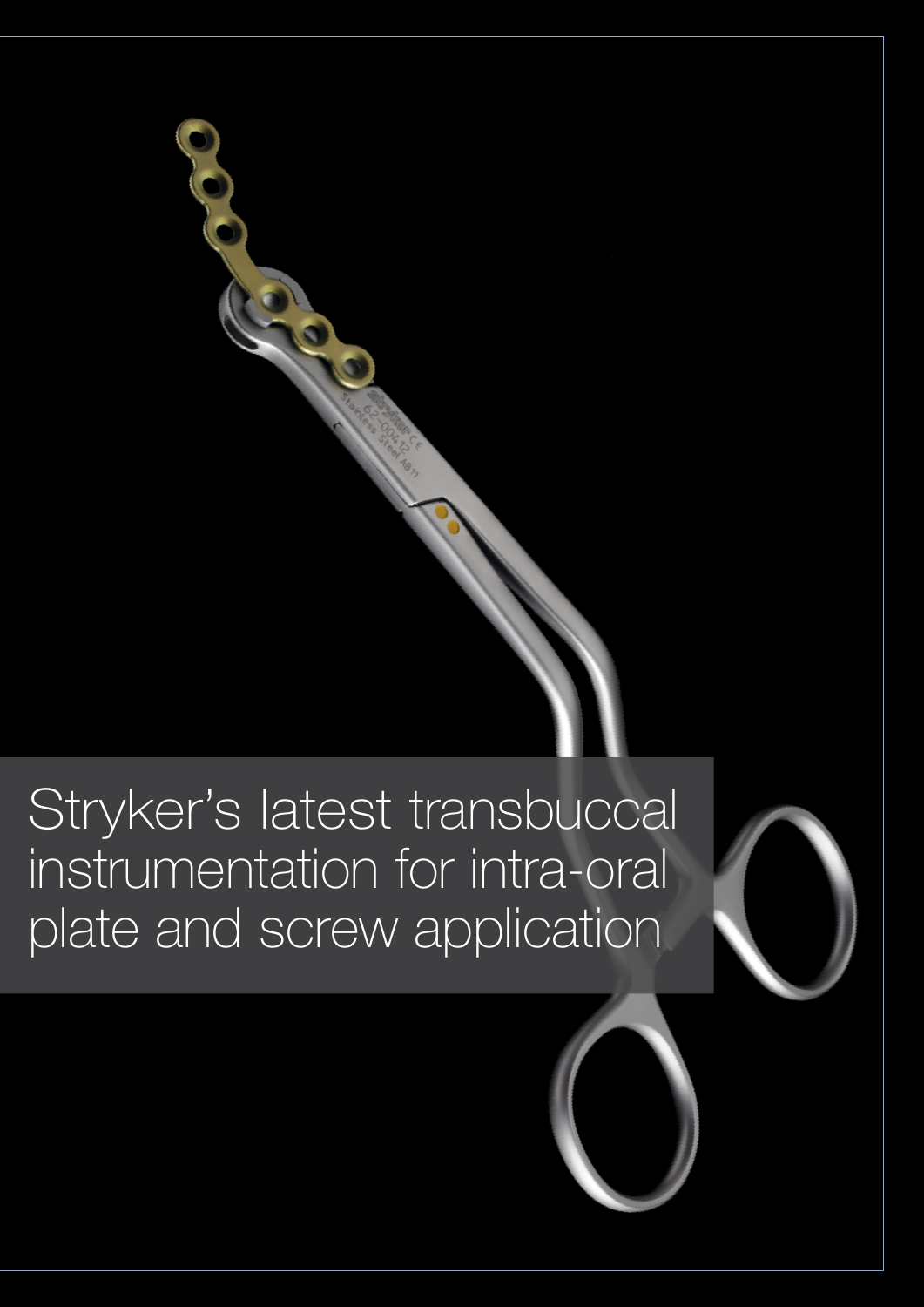## Assembly Instructions

**Inserting the cannula into the trocar handle** Pull down on the sliding mechanism, insert cannula and release the slider.

**Inserting instruments into the cannula**

Insert the instrument (Trocar or drill guide) and twist clockwise to engage.

### **Attaching the Universal Cheek Retractor**

Slide mechanism up, attach to cannula, and release to lock in place.

**Variable Cheek Retractor**  Insert onto distal end

of cannula, then tighten with screwdriver.

### **Light source**

Insert fiber optic cable through the opening (top) in the cheek retractor and seat the tip of the cable in place. Secure the cable in the bracket on the opposite side.













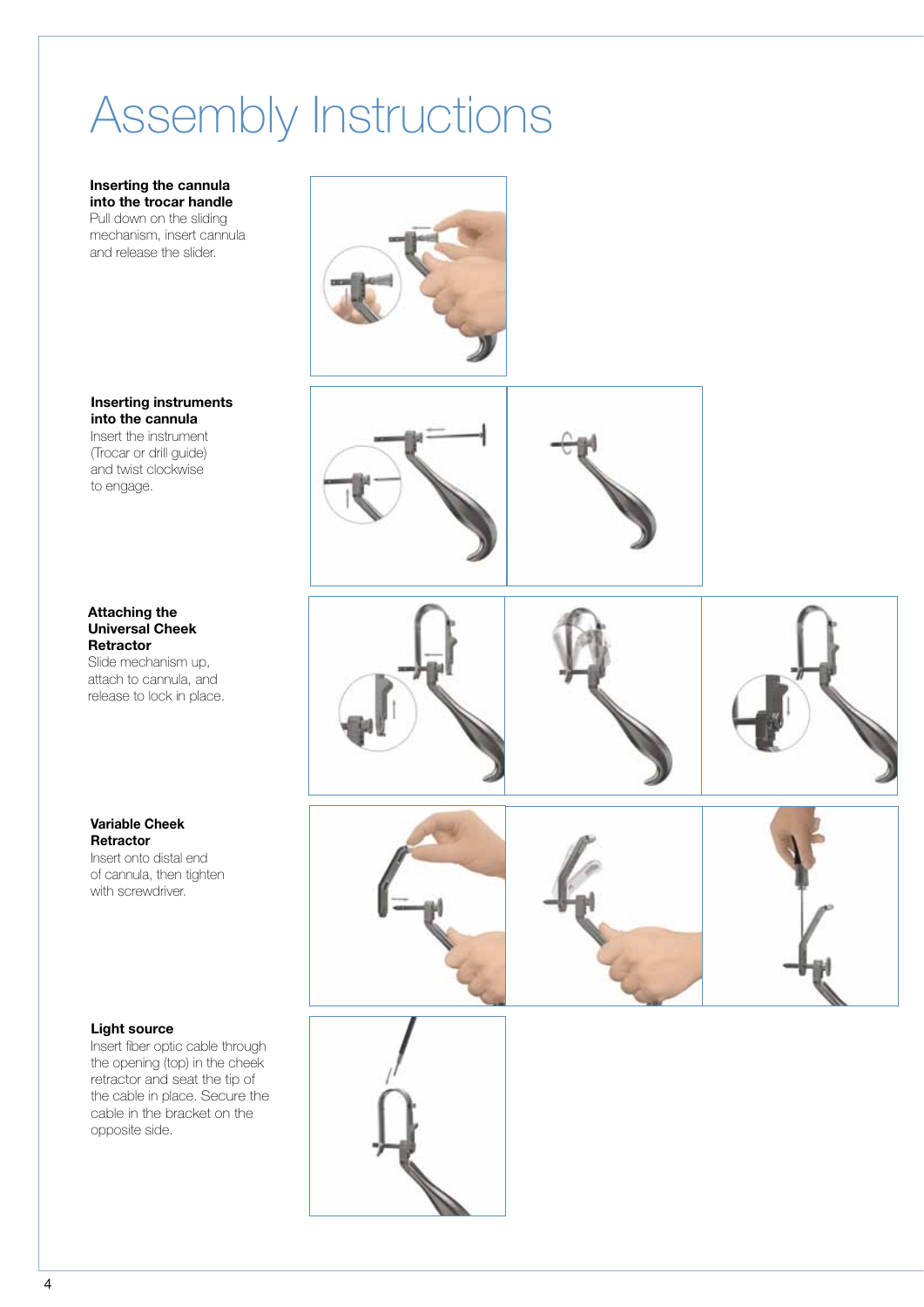**Light source (for variable cheek retractor)** Insert fiber optic cable into retractor.

**Cheek Retractor Forcep**  With jaws open, place around cannula, then clamp down by squeezing

handles inward.

#### **Plate Holding Forcep**

Insert gold Universal Mandible Fracture plate into plate holding slot, clamp down to secure plate in place, then slide distal tip of the trocar cannula into the top of the forcep (in situ).

**Note:** Can only be used with the Universal Mandible Trocar System.

#### **Instrument Trays**

**Universal Mandible**

**2.0 Mini Plating**



Note: To ensure smooth operation, Stryker recommends the use of silicon free, non-mineral oil based lubricant for maintenance of articulated instruments (i.e. sliding mechanism on trocar handle and cheek retractor).



Universal Mandible Instrument Tray Universal Mandible Depth Gauge, Black







2.0 Mini Plating Tray **National 2.0 MP Depth Gauge, Black**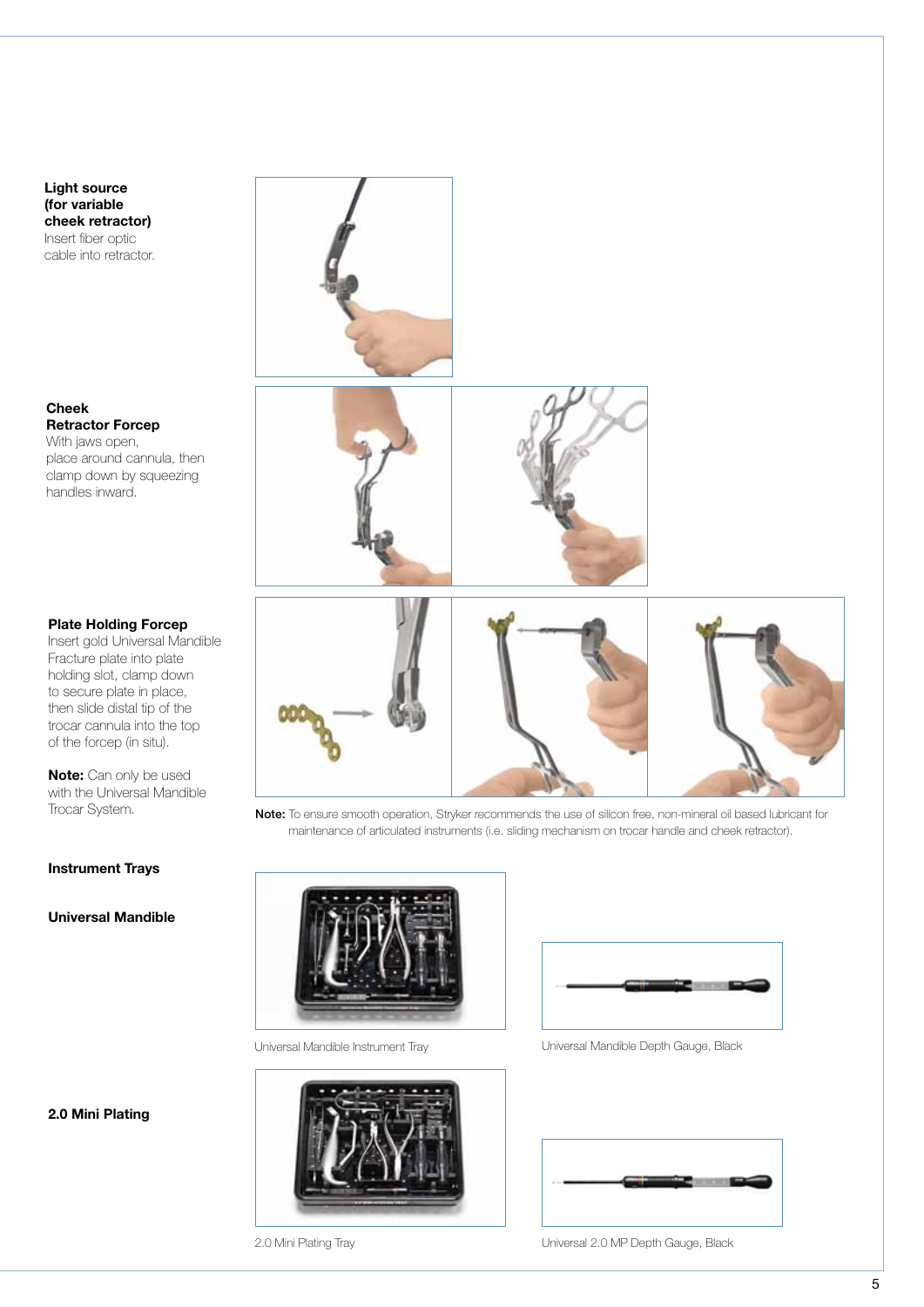## Ordering Information

**Cannulas Drill Guides** 



**Note:** The drill guides and the cannulas of the new Trocar System are longer than the cannulas and the drill guides of the existing Universal 2 Trocar System. Therefore only use the drill bits with length markings as listed in this brochure in combination with the new system. Drill bits without length marking can be used with both Trocar Systems.

### Fiber Optic Cables

Fiber optic cable, **one end** with different adapters for various cold light units, **second end** with adapter fitting to Leibinger instruments.





### **Spare Cable and Adapters only**

| REF      | <b>Description</b>                           |
|----------|----------------------------------------------|
| 01-03730 | Spare Cable only, diam. 5.5 mm, 185 cm long, |
| 01-03731 | ACM/British Standard adapter only            |
| 01-03732 | Storz adapter only                           |
| 01-03736 | Olympus/Pilling adapter only                 |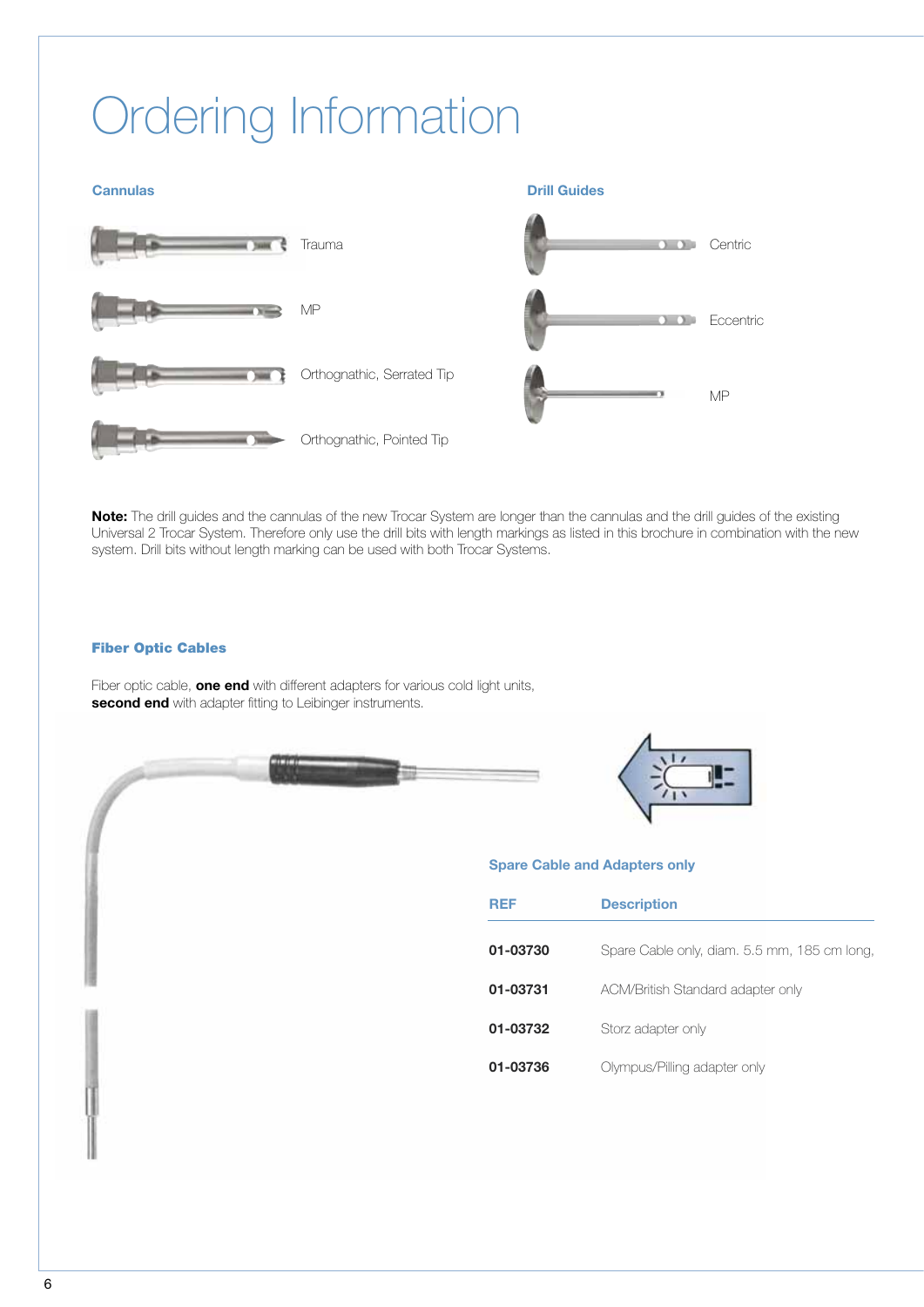### **Mandible Fracture Tray**

| Part #   | <b>Description</b>                                             |
|----------|----------------------------------------------------------------|
| 62-00416 | Universal Mandible Cannula for 62-00400, Trauma Tip            |
| 62-04230 | Universal Mandible 2.0/2.3mm Drill Guide, Centric              |
| 62-04231 | Universal Mandible 2.0/2.3mm Drill Guide, Eccentric            |
| 62-00403 | Universal Mandible Trocar for 62-00400                         |
| 62-08430 | Universal Mandible Depth Gauge, Black                          |
| 62-00400 | Universal Trocar Handle, No Cannula                            |
| 62-00408 | Universal Variable Cheek Retracting Forcep, with Light Source  |
| 62-00412 | Universal Mandible Fracture Plate Holding Forcep               |
| 62-00414 | Universal Cheek Retractor, with Light Source                   |
| 62-00442 | Universal Mandible Variable Cheek Retractor, with Light Source |
| 60-16620 | 1.6 x 110mm Drill, 20mm Working Length, Color Depth Marks      |
| 60-19620 | 1.9 x 110mm Drill, 20mm Working Length, Color Depth Marks      |
| 60-16135 | 1.6 x 115mm Drill, 35mm Working Length, Stryker Shaft          |
| 60-19135 | 1.9 x 115mm Drill, 35mm Working Length, Stryker Shaft          |
| 29-13026 | Universal Mandible Instrument Tray                             |
|          |                                                                |

### **2.0 MP Tray**

| Part#    | <b>Description</b>                                            |
|----------|---------------------------------------------------------------|
| 62-08502 | 2.0 MP Cannula for 62-00400                                   |
| 62-08508 | Universal 2.0MP Drill Guide                                   |
| 62-08506 | Universal 2.0MP Trocar for 62-00400                           |
| 62-08530 | Universal 2.0MP Depth Gauge, Black                            |
| 62-00400 | Universal Trocar Handle, No Cannula                           |
| 62-00414 | Universal Cheek Retractor, with Light Source                  |
| 62-00408 | Universal Variable Cheek Retracting Forcep, with Light Source |
| 62-00542 | Universal 2.0MP Variable Cheek Retractor                      |
| 60-15620 | 1.5 x 110mm Drill, 20mm Working Length, Color Depth Marks     |
| 60-15520 | 1.5 x 107.5mm Drill, 20mm Working Length, Stryker Shaft       |
| 29-13072 | Universal 2.0 MP Instrument Tray                              |

### **Orthognathic Tray**

| Part #   | <b>Description</b>                                             |
|----------|----------------------------------------------------------------|
| 62-00409 | Universal Orthognathic Cannula, for 62-00400, Serrated Tip     |
| 62-00415 | Universal Cannula, for 62-00400, Pointed Tip                   |
| 62-04230 | Universal Mandible 2.0/2.3mm Drill Guide, Centric              |
| 62-00403 | Universal Mandible Trocar for 62-00400                         |
| 62-08430 | Universal Mandible Depth Gauge, Black                          |
| 62-00400 | Universal Trocar Handle, No Cannula                            |
| 62-00408 | Universal Variable Cheek Retracting Forcep, with Light Source  |
| 62-00414 | Universal Cheek Retractor, with Light Source                   |
| 62-00442 | Universal Mandible Variable Cheek Retractor, with Light Source |
| 60-16620 | 1.6 x 110mm Drill, 20mm Working Length, Color Depth Marks      |
| 60-19620 | 1.9 x 110mm Drill, 20mm Working Length, Color Depth Marks      |
| 60-16135 | 1.6 x 115mm Drill, 35mm Working Length, Stryker Shaft          |
| 60-19135 | 1.9 x 115mm Drill, 35mm Working Length, Stryker Shaft          |
| 29-13046 | Universal Orthognathic Instrument Tray                         |

### **Optional**

| Part #   | <b>Description</b>                                       |
|----------|----------------------------------------------------------|
| 01-03730 | Spare Fibre-Optic Cable, diam. 5.5mm, 185cm/72.8in. long |